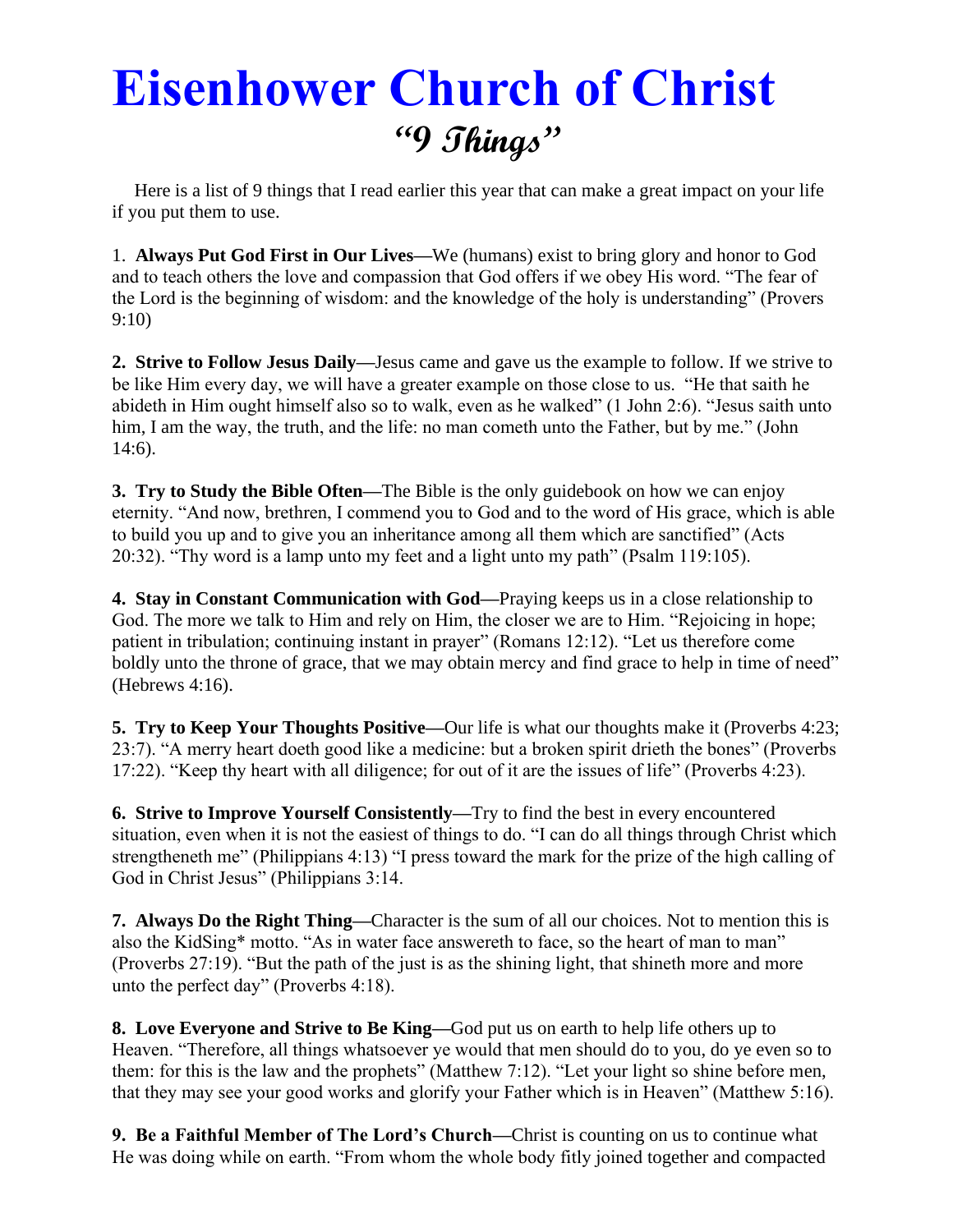by that which every joint supplieth, according to the effectual working in the measure of every part, maketh increase of the body unto the edifying of itself in love" (Ephesians 4:16). "Be faithful until death, and I will give you the crown of life" (Revelation 2:10).

#### Aaron Ownbey

## *Prayer Request*

**Marisela Garcia (**Tommy & Mirta's youngest daughter) will have surgery on June 1st to have her adenoids removed and tubes put in her ears.

**Betty Branson** underwent eye surgery last Monday in hopes of restoring some of her eyesight in her right eye. Betty was diagnosed with a detached retina and has lost sight in that eye.

**Carolyn Wilkerson** is scheduled to have a spinal tap Wednesday, June 1st. This procedure should give her some answers as to why she is having so much stomach pain and other problems.

**Chassidy Rayos** (Jackie & Wanda Perkin's granddaughter) has three more weeks to stay in Houston after she finishes her last two chemo treatments. So far, everything seems to be going well for Chassidy. Keep her in your prayers.

## *Concerns Update*

**John Wood** is showing some improvement, but is still in CCU at MCH for long term care and physical therapy.

**Paul Gunn** went back to the hospital a second time due to breathing problems, but has since been released and is home.

## *Prayer List*

Dr. Hank Abrams; Sheila Alcazar; Maria Anaya; Mary Anchondo; Wayne Anderson; Betty Branson; Bill and Mary Brown; Glenna Callendar; LaDonna Chism; Catherine Eastwood; Dana Erwin; Philip Garza; Hattie Gilmore; Doug Guynn; Elaine Huntington; Mildred Lee; Vanessa Machuca; Ora McAfee; Glenda McMillan; Melissa Moore; Juan & Estella Morolez; Richard Ochoa; Bruce & Trina Plyler; Chassidy Rayos; Carlos Reyes; Daniel Reyes; David Ryan; Lisa Salas; Reda Sowell; Marilyn Upshaw; Terresia Weaver; Lisa Wells; Janet Wesson; Carolyn Wilkerson; Charles Wood; John Wood, Julia York.

## *Eisenhower's Shut-ins*

Dusty and Kathy Marshall; Glenna Callendar; Janelle Shirley and Marilyn Upshaw

# *Youth*

Bible Quiz Question …

What mountain did Elijah prove the power of God in a contest with Baal worshipers?

Last Week's Quiz Answer…

Solomon built the temple on Mount Moriah.

(2 Chronicles 3:1)

# *Events*

Watch **"In Search of the Lord's Way"** Sunday mornings at 7:30 am on KWES TV 9.

The **"77th Annual—Pecos River Encampment"** begins in June. The "Family Camp" (no dorms) is June 18th—20th. And the "Full Camp" is June 20th—26th. There are flyers on the table in the east foyer showing the daily schedule and details. Pick one up if you are interested in going to camp this year.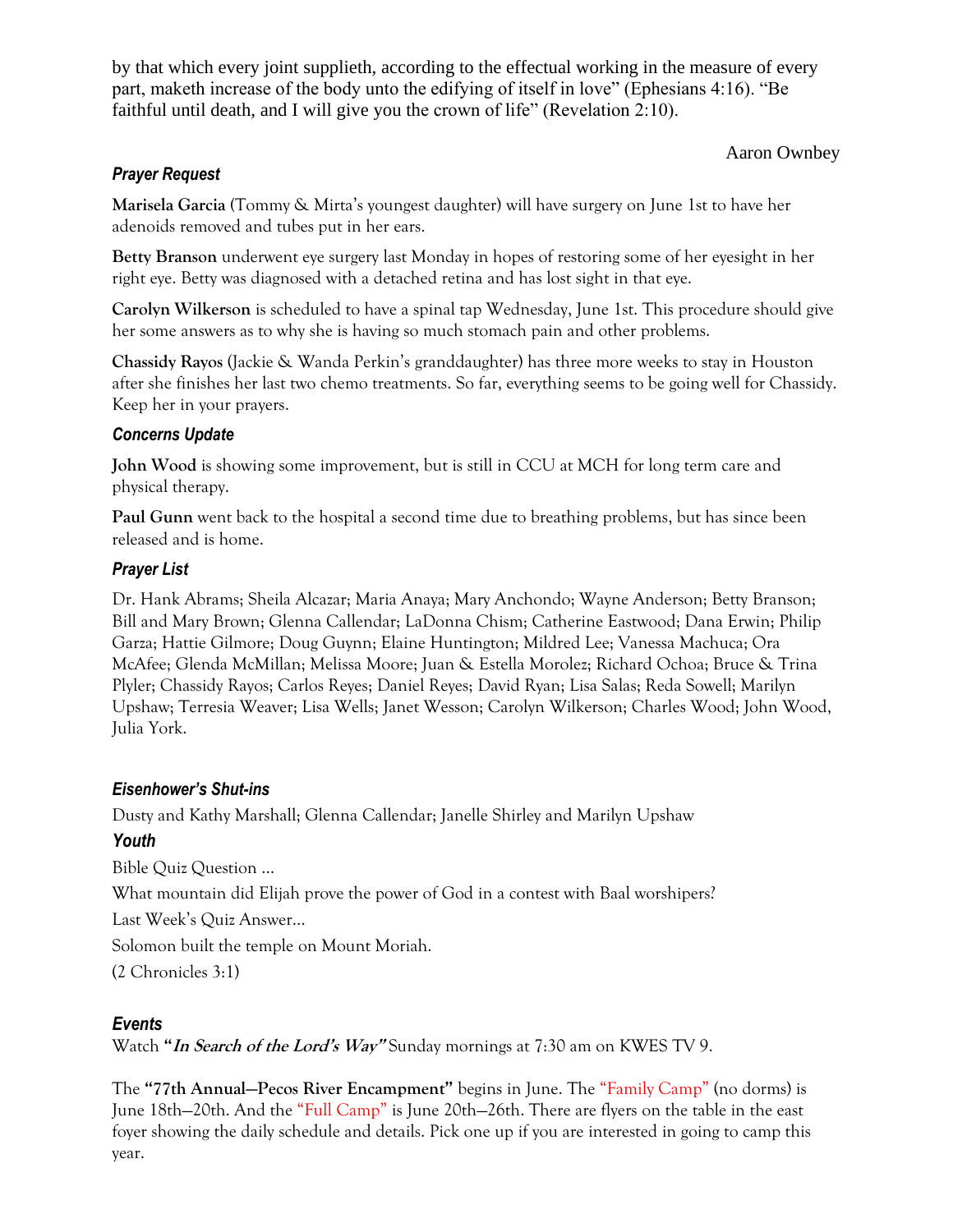# Making God in Our Own Image

 "God created man in His own image" (Genesis 1:27). Adam and Eve marred that holy image by sinning (Genesis 3). Since then, people have tended to make their gods in their own image, rather than seeking to be renewed to His image (cf. romans 1:22-23).

 I doubt that any member of the church would worship a carved or molded image. Yet, we possess that tendency to modify our concept of God to fit our own wishes and ideas. When we surrender to that temptation, we become guilty of idolatry.

 The pagans invented gods and goddesses who acted like sinful people—fighting, murdering each other, lusting after and seducing each other, lying and being gluttons. Serving such deities required no particular improvements in the worshippers' behavior. While we might reject such extremes, we share the pagans' guilt when we modify God's will, as revealed in Scripture, aligning it with our own pre-conceived ideas.

 Some says, "I know what the bible teaches, but I just do not believe God would send anyone to Hell." That person has made a god in his own image. Another claims: "God simply does not care about instrumental music in worship." What he really means is, "I do not care about it, so God must not care either." Someone else says, "Surely God would not condemn a person who believes in Jesus simply because he has not been baptized!" Again, the unspoken message is, "I would not do it, so God would not either." Evidently, this person thinks he is more gracious than the God of the Bible!

 Brethren, God has revealed Himself in His Word. Any time we start telling God what to think and what to do, we are in trouble. "For who has known the mind of the Lord? Or, who has become His counselor?" (Romans 11:34). By His grace, God has provided a way for a sinner to be "renewed in knowledge according to the image of Him who created him" (Colossians 3:10). Let us follow that wonderful way, rather than making our own god in our own image.

—Joe Slater

| May 29, 2022<br>Announcements<br>Song Leader<br>Sermon | A.M.<br>Larry May<br><b>Oliver Hernandez</b><br>Allen Weakland | <b>P.M.</b><br>Larry May<br>Craig Wesson<br>Allen Weakland |
|--------------------------------------------------------|----------------------------------------------------------------|------------------------------------------------------------|
| <b>Opening Prayer</b>                                  | Larry May                                                      | Larry May                                                  |
| Scripture                                              | <b>Tom Sorenson</b>                                            | <b>Jackie Perkins</b>                                      |
| <b>Second Prayer</b>                                   | <b>Scot Straw</b>                                              | Oliver Hernandez                                           |
| <b>Closing Prayer</b>                                  | <b>Gary Loving</b>                                             | <b>Jeff Wesson</b>                                         |
| Lords Supper                                           |                                                                | Cody Wesson                                                |
| <b>Scripture Reading</b>                               | Don Easlon                                                     | Communion                                                  |
|                                                        | Jon Roemisch                                                   | (In Library)                                               |
|                                                        | David Ryan                                                     |                                                            |
|                                                        | <b>Steven Easlon</b>                                           |                                                            |

**Other Responsibilities:** *Elder:* Larry May 638-3990—D*eacon:*Jr. Munoz 212-2231 *Pulpit:* Richard Siler 556-2151—*Table:* Cody Wesson 934-4646—*Song Leaders:* Larry May 638- 3990*—Recording Sermons:* Cody Wesson 934-4646— C*ollections:* Jacob Carson 940-3775

#### **Sunday AM**

*"The Promise of God" (Hebrews 6:13-20)*